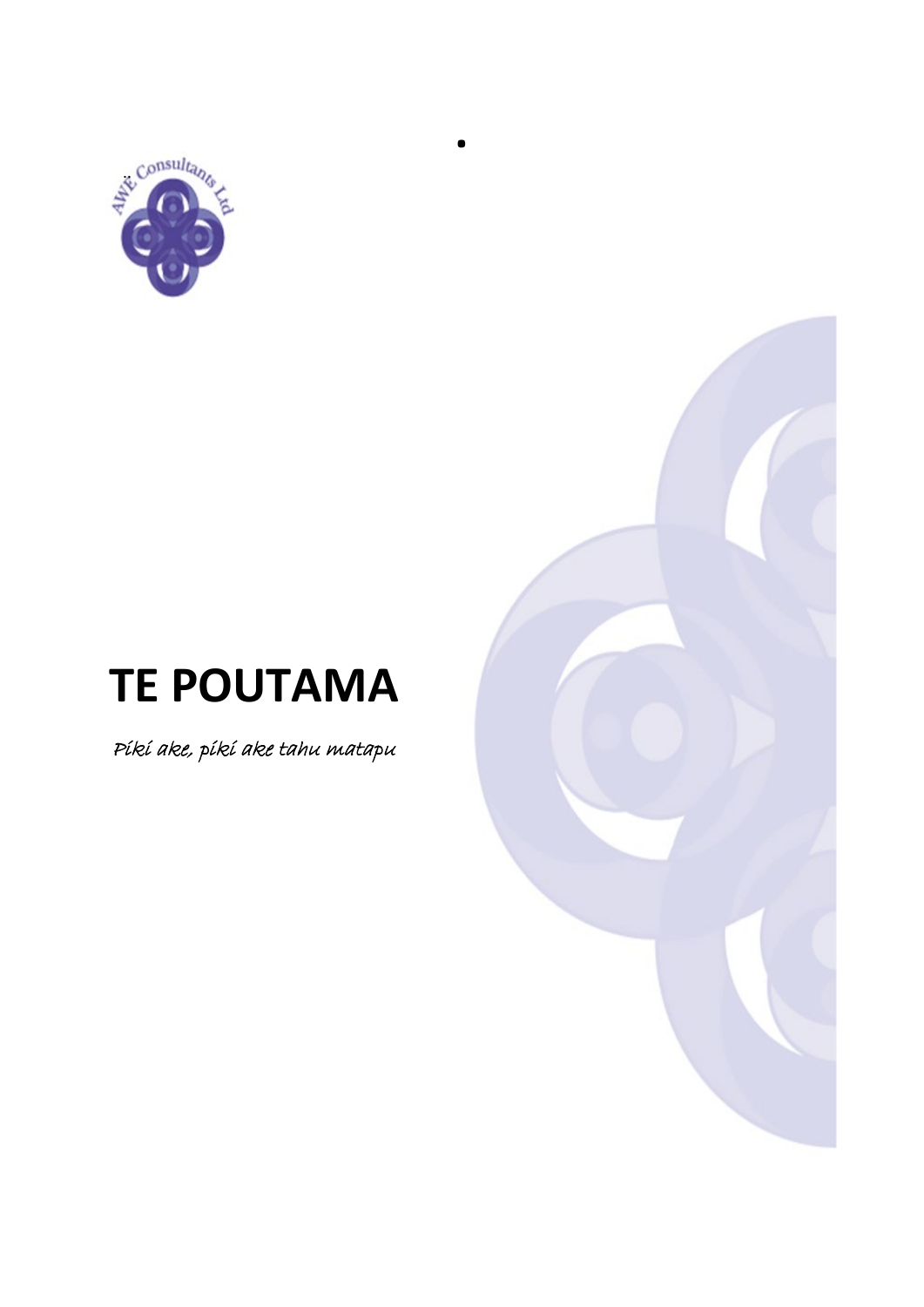## **TE POUTAMA**

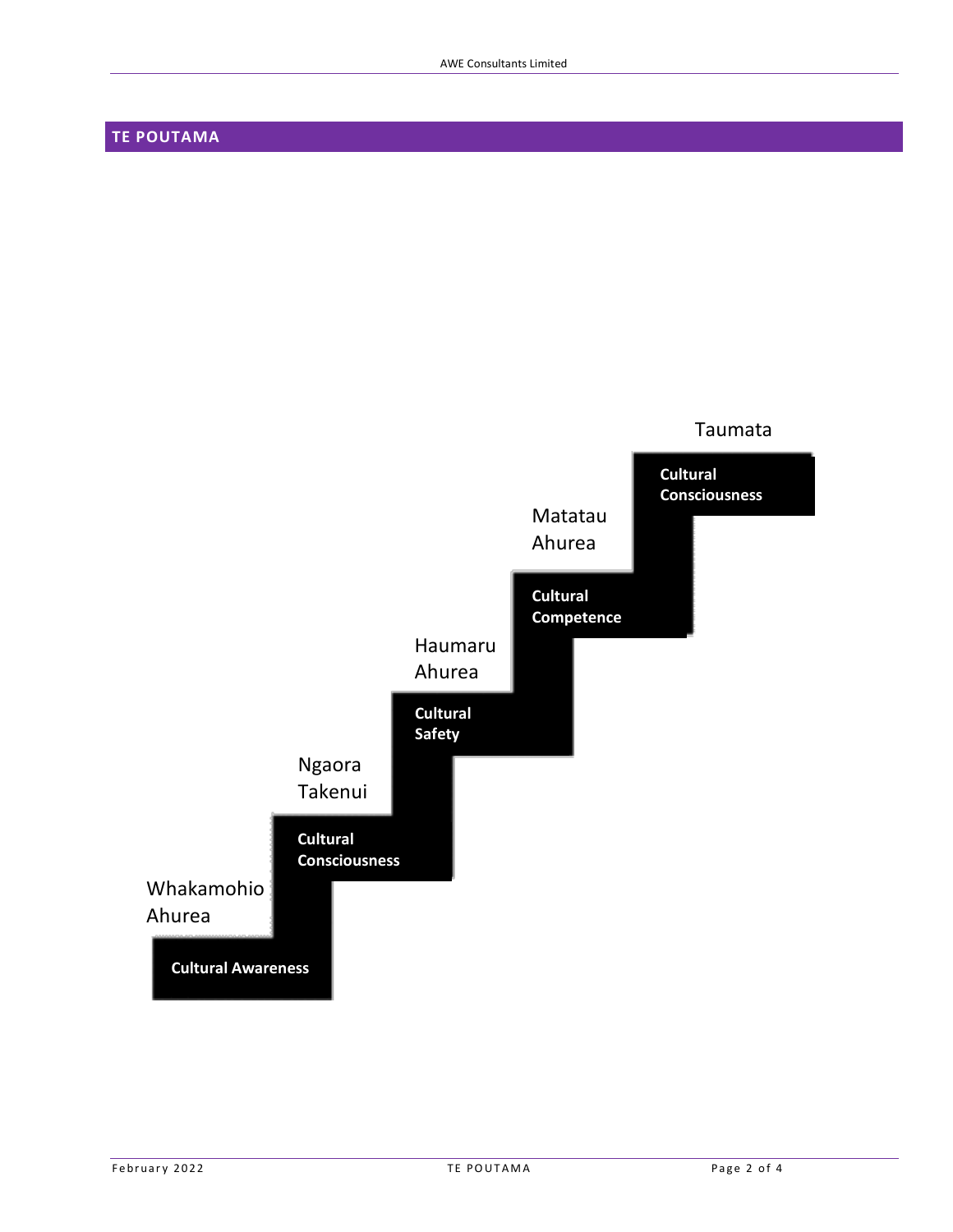## **TŪǠPAPA | FOUNDATION**

This is one of a series nga rauemi | resources developed by AWE Consultants Limited. The foundations of these korero are built on te Tiriti Relationship Framework (the framework) principles which incorporate recognition that there is a special place of <sup>[1](#page-2-0)</sup>Tangata Whenua in Aotearoa and the rights and responsibilities associated with that:

- It recognises that <sup>[2](#page-2-1)</sup>Te Tiriti o Waitangi was signed between two nations, Tangata Whenua, and the Crown.
- It is accepted that the grievances that Tangata Whenua have suffered as indigenous people of this land needs to be addressed structurally and culturally beyond the Treaty settlement process using different approaches to current and future relationship development.
- It acknowledges that Tangata Whenua have the right and the responsibility to manaaki all <sup>[3](#page-2-2)</sup>Tangata Tiriti who come to Aotearoa in a manner that expresses Tikanga Māori and acknowledges cultural worldview difference.

## **WHAKAMOHIO AHUREA | CULTURAL AWARENESS**

Dr Averill Bell states in her Article *Being Pakeha: Dominance and its costs:*

- The idea of being a New Zealander our Pakeha nationalism allows us to forget the face that we originally come from elsewhere. We are a migrant people, and our migration took for of colonizing settlement.
- The pervasive effect of contemporary settler culture in New Zealand [is] a problem of living present or living without history.
- We don't remember why our ancestors came. That would be to remember that they have come.

*It is important to know your own culture first and foremost, before embarking on knowing other cultures.*

## **NGAORA TAKENUI | CRITICAL CONSCIOUSNESS**

Essential for moving towards fostering critical self-awareness requires stepping back from oneself to understand one's own biases, assumptions, and values. Part of this is acquiring an understanding of social issues (both interpersonal and societal). We need to examine our place as a Te Tiriti partner (both Tangata Whenua and Tangata Tiriti).

- **[4](#page-2-3) Unconscious bias –** Kuare/unknowing. Don't know where it came from.
- **Conscious bias –** You know what it is, you know where it comes from, you have no reason to change, you don't consider it affects anyone.
- **Interpersonal racism –** most common. Includes prejudice and discrimination because of race. e.g., Media perpetuate Maori has the 'societal problem'.

<span id="page-2-0"></span><sup>1</sup> **Tangata Whenua**: A generic term used for Maori comprising those who have kaitiaki responsibilities for the whenua, (i.e., Maori who are tied culturally to an area by whakapapa and whose ancestors lived and died there), together with Taura Here (Maori, resident in an area, but who belong to waka and hapu from other parts of Aotearoa/New Zealand

<span id="page-2-1"></span><sup>2</sup> Te Tiriti o Waitangi Māori text as translated by Professor I H Kawharu, published in the Report of the Royal Commission on Social Policy, Wellington 1988

<span id="page-2-3"></span><span id="page-2-2"></span><sup>3</sup> **Tangata Tiriti**: Generic term to describe people whose rights to live in Aotearoa derive from Te Tiriti o Waitangi and the arrangements that the Crown has established under the provisions of 'Ko te tuatoru' of Te Tiriti o Waitangi (Māori text) <sup>4</sup> <https://www.nzma.org.nz/journal/read-the-journal/all-issues/2010-2019/2014/vol-126-no-1393/viewpoint-pitama>